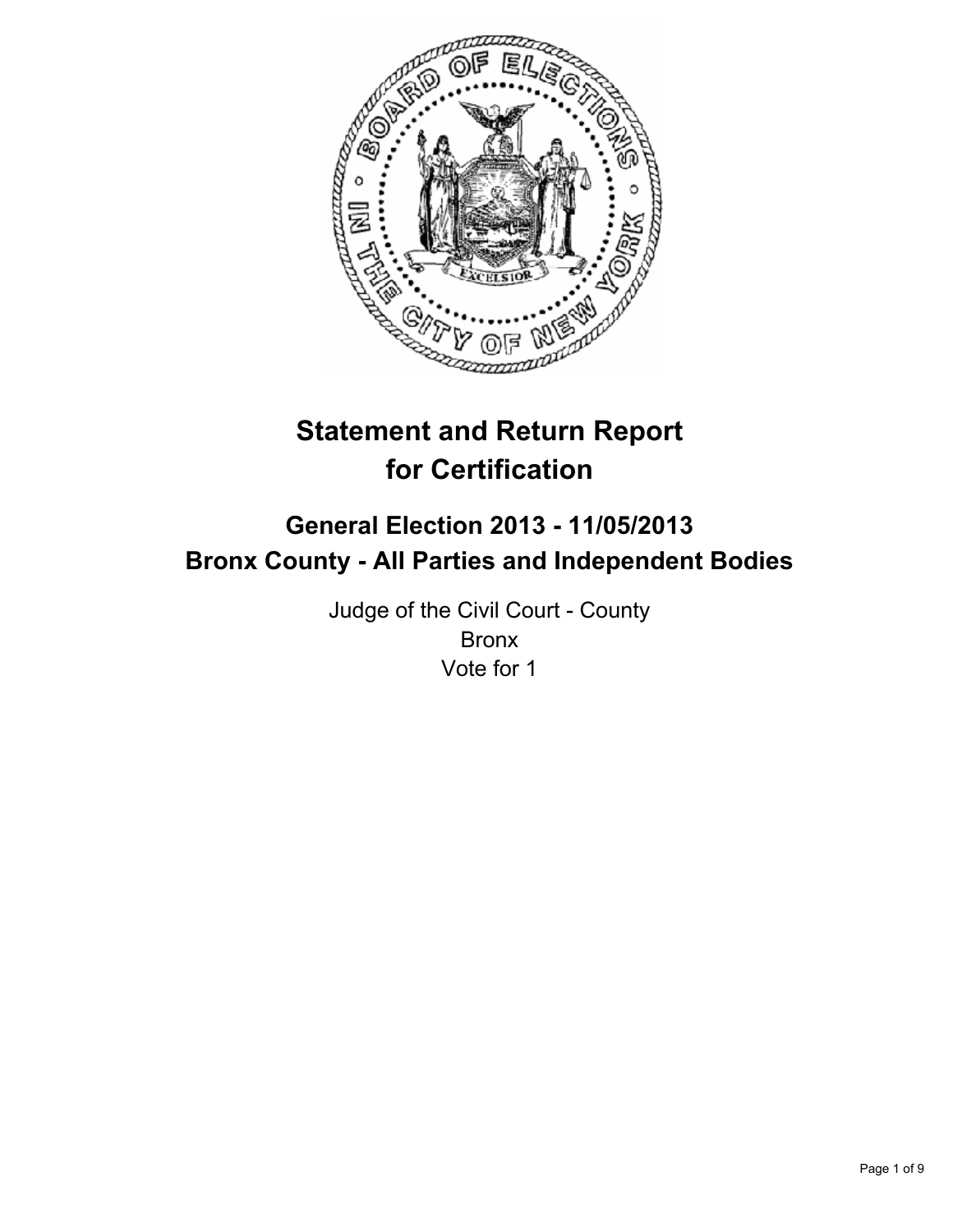

| <b>PUBLIC COUNTER</b>                                    | 10,140 |
|----------------------------------------------------------|--------|
| <b>EMERGENCY</b>                                         | 132    |
| ABSENTEE/MILITARY                                        | 220    |
| <b>FEDERAL</b>                                           | 0      |
| SPECIAL PRESIDENTIAL                                     | 0      |
| <b>AFFIDAVIT</b>                                         | 181    |
| <b>Total Ballots</b>                                     | 10,673 |
| Less - Inapplicable Federal/Special Presidential Ballots | 0      |
| <b>Total Applicable Ballots</b>                          | 10,673 |
| PAUL L. ALPERT (DEMOCRATIC)                              | 8,410  |
| HARRY HERTZBERG (REPUBLICAN)                             | 254    |
| HARRY HERTZBERG (CONSERVATIVE)                           | 62     |
| <b>ASSATA SHAKUR (WRITE-IN)</b>                          | 2      |
| CIRENO PAREDES (WRITE-IN)                                | 1      |
| JOSE A BURGES (WRITE-IN)                                 | 1      |
| PAUL ALPERT (WRITE-IN)                                   | 1      |
| <b>Total Votes</b>                                       | 8,731  |
| Unrecorded                                               | 1,942  |

| PUBLIC COUNTER                                           | 8,184 |
|----------------------------------------------------------|-------|
| <b>EMERGENCY</b>                                         | 0     |
| <b>ABSENTEE/MILITARY</b>                                 | 177   |
| <b>FEDERAL</b>                                           | 0     |
| <b>SPECIAL PRESIDENTIAL</b>                              | 0     |
| <b>AFFIDAVIT</b>                                         | 186   |
| <b>Total Ballots</b>                                     | 8,547 |
| Less - Inapplicable Federal/Special Presidential Ballots | 0     |
| <b>Total Applicable Ballots</b>                          | 8,547 |
| PAUL L. ALPERT (DEMOCRATIC)                              | 6,381 |
| HARRY HERTZBERG (REPUBLICAN)                             | 495   |
| HARRY HERTZBERG (CONSERVATIVE)                           | 165   |
| <b>ASSATA SHAKUR (WRITE-IN)</b>                          | 1     |
| ERIC RAPPAGLIA (WRITE-IN)                                | 1     |
| <b>JUN BENITO (WRITE-IN)</b>                             | 1     |
| UNATTRIBUTABLE WRITE-IN (WRITE-IN)                       | 10    |
| <b>Total Votes</b>                                       | 7,054 |
| Unrecorded                                               | 1,493 |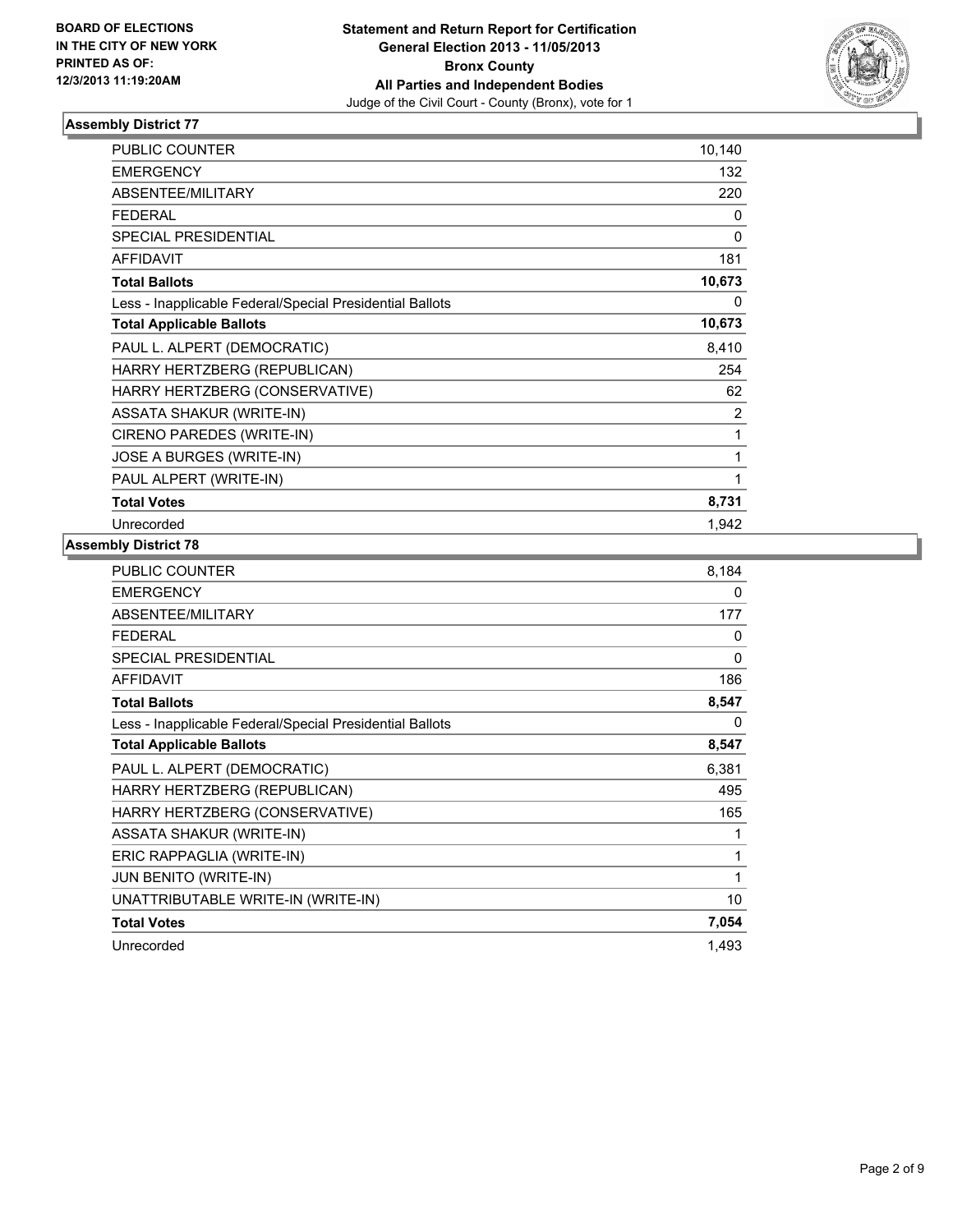

| <b>PUBLIC COUNTER</b>                                    | 11,851 |
|----------------------------------------------------------|--------|
| <b>EMERGENCY</b>                                         | 0      |
| ABSENTEE/MILITARY                                        | 228    |
| <b>FEDERAL</b>                                           | 0      |
| <b>SPECIAL PRESIDENTIAL</b>                              | 0      |
| <b>AFFIDAVIT</b>                                         | 193    |
| <b>Total Ballots</b>                                     | 12,272 |
| Less - Inapplicable Federal/Special Presidential Ballots | 0      |
| <b>Total Applicable Ballots</b>                          | 12,272 |
| PAUL L. ALPERT (DEMOCRATIC)                              | 9,343  |
| HARRY HERTZBERG (REPUBLICAN)                             | 302    |
| HARRY HERTZBERG (CONSERVATIVE)                           | 95     |
| ESHON ALMODOVAR (WRITE-IN)                               | 1      |
| UNATTRIBUTABLE WRITE-IN (WRITE-IN)                       | 7      |
| <b>Total Votes</b>                                       | 9,748  |
| Unrecorded                                               | 2.524  |

| PUBLIC COUNTER                                           | 11,935       |
|----------------------------------------------------------|--------------|
| <b>EMERGENCY</b>                                         | 1            |
| <b>ABSENTEE/MILITARY</b>                                 | 506          |
| <b>FFDFRAI</b>                                           | $\Omega$     |
| <b>SPECIAL PRESIDENTIAL</b>                              | $\mathbf{0}$ |
| <b>AFFIDAVIT</b>                                         | 173          |
| <b>Total Ballots</b>                                     | 12,615       |
| Less - Inapplicable Federal/Special Presidential Ballots | 0            |
| <b>Total Applicable Ballots</b>                          | 12,615       |
| PAUL L. ALPERT (DEMOCRATIC)                              | 8,288        |
| HARRY HERTZBERG (REPUBLICAN)                             | 1,566        |
| HARRY HERTZBERG (CONSERVATIVE)                           | 423          |
| ANDREW COHEN (WRITE-IN)                                  | 1            |
| CHERI HONKALA (WRITE-IN)                                 | 1            |
| DIANE LIGHTBOURNE (WRITE-IN)                             | 1            |
| JUDY FERONY (WRITE-IN)                                   | 1            |
| KENNETH GELNICK (WRITE-IN)                               | 1            |
| UNATTRIBUTABLE WRITE-IN (WRITE-IN)                       | 6            |
| <b>Total Votes</b>                                       | 10,288       |
| Unrecorded                                               | 2,327        |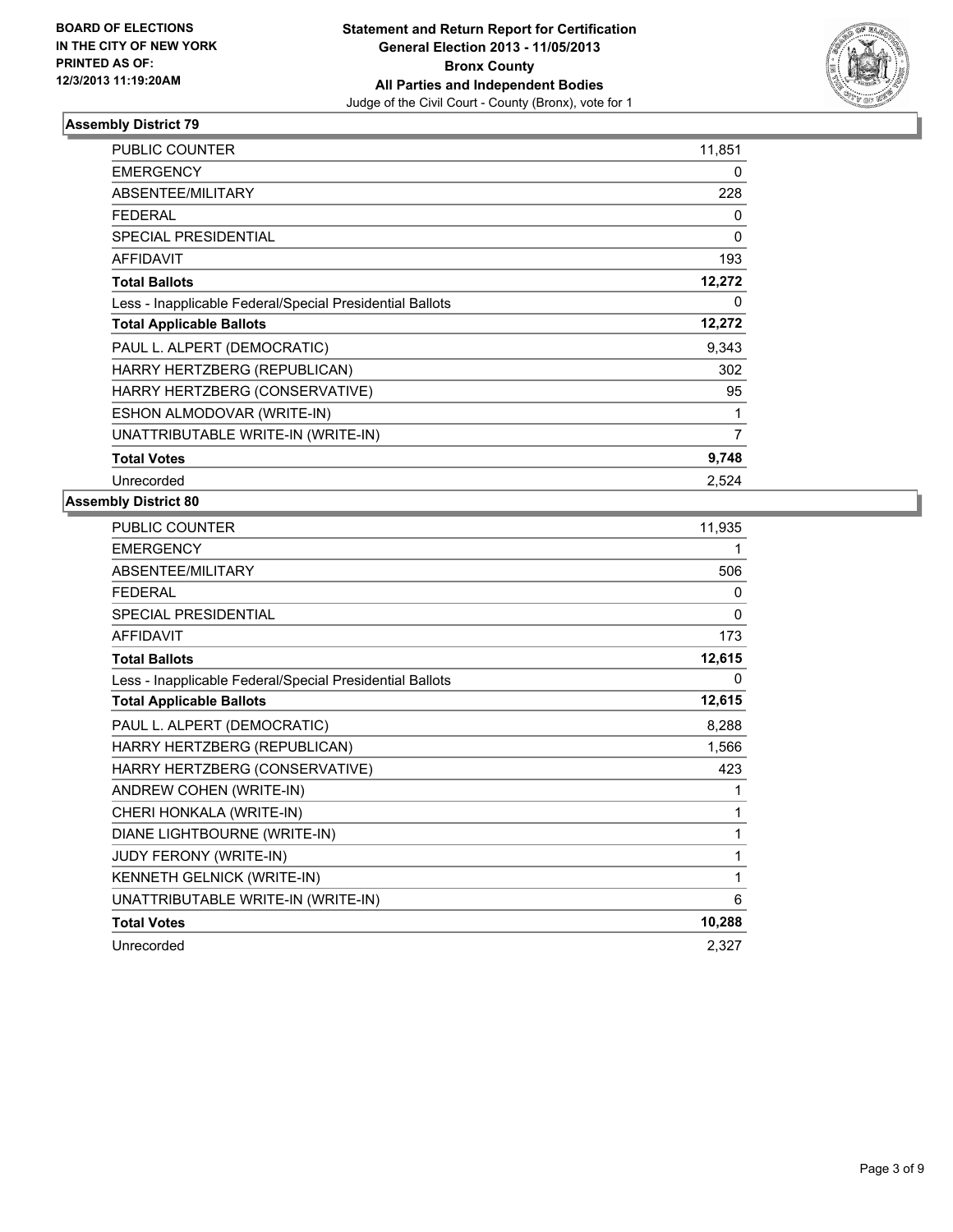

| PUBLIC COUNTER                                           | 18,229         |
|----------------------------------------------------------|----------------|
| EMERGENCY                                                | 33             |
| <b>ABSENTEE/MILITARY</b>                                 | 704            |
| FEDERAL                                                  | 0              |
| SPECIAL PRESIDENTIAL                                     | 0              |
| <b>AFFIDAVIT</b>                                         | 206            |
| <b>Total Ballots</b>                                     | 19,172         |
| Less - Inapplicable Federal/Special Presidential Ballots | 0              |
| <b>Total Applicable Ballots</b>                          | 19,172         |
| PAUL L. ALPERT (DEMOCRATIC)                              | 12,311         |
| HARRY HERTZBERG (REPUBLICAN)                             | 3,030          |
| HARRY HERTZBERG (CONSERVATIVE)                           | 721            |
| AARON C. RETTER (WRITE-IN)                               | 1              |
| ADAMN SCHEIBACH (WRITE-IN)                               | 1              |
| ARNOLD DIAZ (WRITE-IN)                                   | 1              |
| <b>BARBARA KOIL (WRITE-IN)</b>                           | 1              |
| BILL LUNDRES (WRITE-IN)                                  | 1              |
| CHRIS MCKEAN (WRITE-IN)                                  | 1              |
| DANIEL ADAMS (WRITE-IN)                                  | 1              |
| DANTE MERMECCI (WRITE-IN)                                | 1              |
| DAVID LEVINE (WRITE-IN)                                  | 1              |
| DAVID RODRIGUEZ (WRITE-IN)                               | 1              |
| DAVINA FIGUEROA (WRITE-IN)                               | 1              |
| EVY KAZANSKY (WRITE-IN)                                  | 1              |
| <b>GABRIEL SPECIALE (WRITE-IN)</b>                       | 1              |
| <b>GARY JOHNSON (WRITE-IN)</b>                           | 1              |
| <b>GLORIA RATE (WRITE-IN)</b>                            | 1              |
| HOWARD ROSENBERG (WRITE-IN)                              | 1              |
| JOE FUSCO (WRITE-IN)                                     | 1              |
| JOHN SCHUPP (WRITE-IN)                                   | 1              |
| JUDY SCHMILDER (WRITE-IN)                                | 1              |
| LUCIANNA LOCORATANDO (WRITE-IN)                          | $\overline{2}$ |
| MARIAM RIVERA (WRITE-IN)                                 | 1              |
| MARRY MERTZBERG (WRITE-IN)                               | 1              |
| MICHAEL BLOOMBERG (WRITE-IN)                             | 1              |
| MIKE KIENAM (WRITE-IN)                                   | 1              |
| NOAH POLLACK (WRITE-IN)                                  | 1              |
| OLIVER KOPPEL (WRITE-IN)                                 | 1              |
| PATRICK WOODS (WRITE-IN)                                 | 1              |
| PAUL ALPERT (WRITE-IN)                                   | 1              |
| RUDY GIULIONI (WRITE-IN)                                 | 1              |
| STEPHEN FEARON (WRITE-IN)                                | 1              |
| STEVEN HAYWARD (WRITE-IN)                                | 1              |
| THOMAS COMERFORD (WRITE-IN)                              | 1              |
| TIMOTHY BUTLER (WRITE-IN)                                | 1              |
| TOM MCBRIDE (WRITE-IN)                                   | 1              |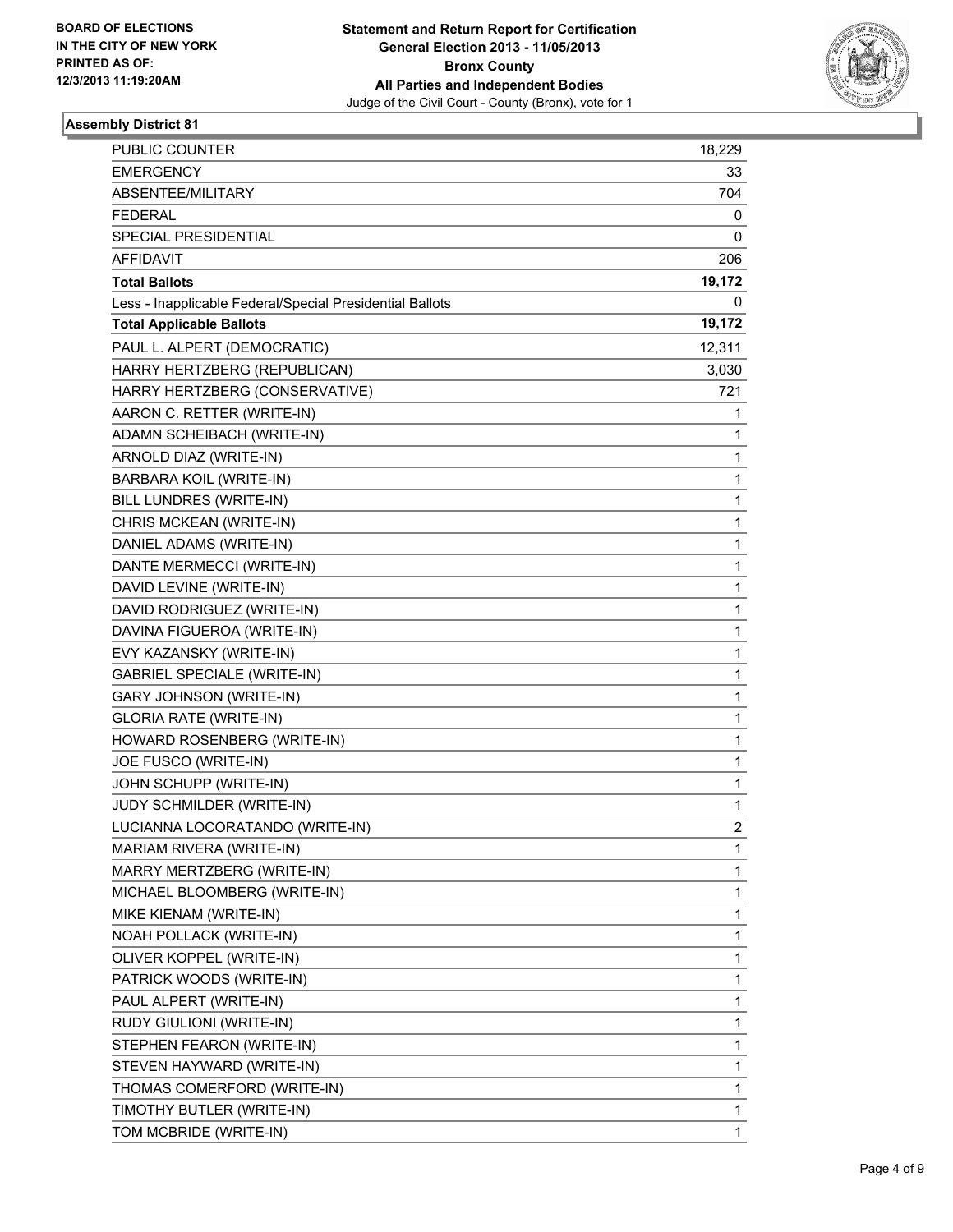

| UNATTRIBUTABLE WRITE-IN (WRITE-IN) | ົ      |
|------------------------------------|--------|
| <b>Total Votes</b>                 | 16.119 |
| Unrecorded                         | 3.053  |
| .                                  |        |

## **Assembly District 82**

| <b>PUBLIC COUNTER</b>                                    | 19,482         |
|----------------------------------------------------------|----------------|
| <b>EMERGENCY</b>                                         | 78             |
| ABSENTEE/MILITARY                                        | 463            |
| <b>FEDERAL</b>                                           | 0              |
| <b>SPECIAL PRESIDENTIAL</b>                              | $\mathbf 0$    |
| <b>AFFIDAVIT</b>                                         | 172            |
| <b>Total Ballots</b>                                     | 20,195         |
| Less - Inapplicable Federal/Special Presidential Ballots | 0              |
| <b>Total Applicable Ballots</b>                          | 20,195         |
| PAUL L. ALPERT (DEMOCRATIC)                              | 12,245         |
| HARRY HERTZBERG (REPUBLICAN)                             | 3,098          |
| HARRY HERTZBERG (CONSERVATIVE)                           | 914            |
| AARON KAPLAN (WRITE-IN)                                  | 1              |
| EGIDIO SEMENTNOL (WRITE-IN)                              | 1              |
| JELANI WHEELER (WRITE-IN)                                | 1              |
| JOH MCLOUGHLIN (WRITE-IN)                                | 1              |
| KIM WILSON (WRITE-IN)                                    | 1              |
| MARK LEVIN (WRITE-IN)                                    | $\overline{2}$ |
| MARY ELLEN ELLIOT (WRITE-IN)                             | 1              |
| UNATTRIBUTABLE WRITE-IN (WRITE-IN)                       | 10             |
| <b>Total Votes</b>                                       | 16,275         |
| Unrecorded                                               | 3,920          |
|                                                          |                |

| <b>PUBLIC COUNTER</b>                                    | 15,017         |
|----------------------------------------------------------|----------------|
| <b>EMERGENCY</b>                                         | 97             |
| ABSENTEE/MILITARY                                        | 346            |
| FEDERAL                                                  | 0              |
| <b>SPECIAL PRESIDENTIAL</b>                              | 0              |
| AFFIDAVIT                                                | 175            |
| <b>Total Ballots</b>                                     | 15,635         |
| Less - Inapplicable Federal/Special Presidential Ballots | 0              |
| <b>Total Applicable Ballots</b>                          | 15,635         |
| PAUL L. ALPERT (DEMOCRATIC)                              | 12,470         |
| HARRY HERTZBERG (REPUBLICAN)                             | 367            |
| HARRY HERTZBERG (CONSERVATIVE)                           | 137            |
| AL GORE (WRITE-IN)                                       | 1              |
| UNATTRIBUTABLE WRITE-IN (WRITE-IN)                       | $\overline{7}$ |
| <b>Total Votes</b>                                       | 12,982         |
| Unrecorded                                               | 2,653          |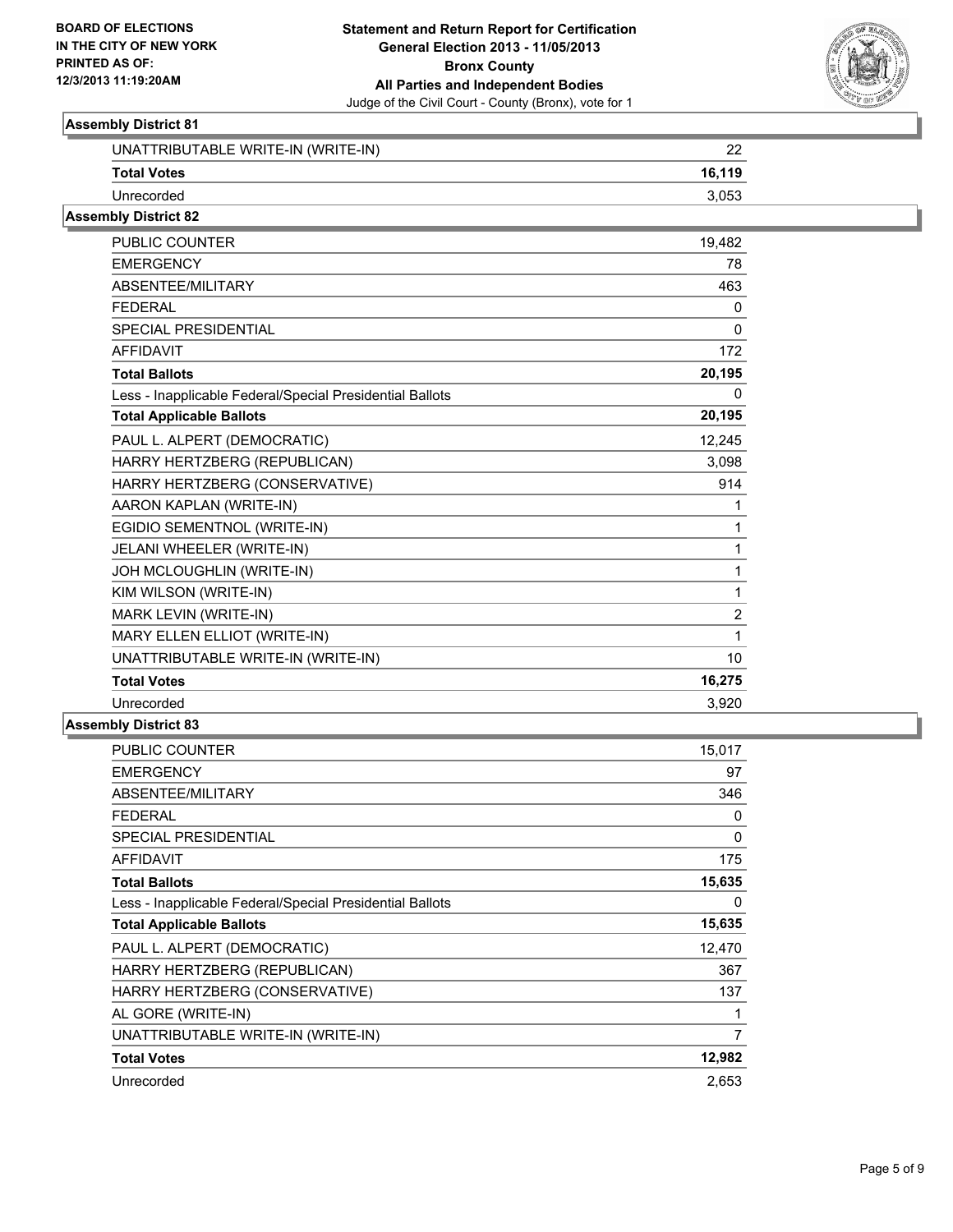

| <b>PUBLIC COUNTER</b>                                    | 10,266 |
|----------------------------------------------------------|--------|
| <b>EMERGENCY</b>                                         | 37     |
| ABSENTEE/MILITARY                                        | 131    |
| <b>FEDERAL</b>                                           | 0      |
| <b>SPECIAL PRESIDENTIAL</b>                              | 0      |
| <b>AFFIDAVIT</b>                                         | 194    |
| <b>Total Ballots</b>                                     | 10,628 |
| Less - Inapplicable Federal/Special Presidential Ballots | 0      |
| <b>Total Applicable Ballots</b>                          | 10,628 |
| PAUL L. ALPERT (DEMOCRATIC)                              | 7,998  |
| HARRY HERTZBERG (REPUBLICAN)                             | 319    |
| HARRY HERTZBERG (CONSERVATIVE)                           | 118    |
| <b>FANNY CLEMENTS (WRITE-IN)</b>                         | 1      |
| IGNACIO USPINA (WRITE-IN)                                | 1      |
| PAUL L. ALPERT (WRITE-IN)                                | 1      |
| UNATTRIBUTABLE WRITE-IN (WRITE-IN)                       | 4      |
| <b>Total Votes</b>                                       | 8,442  |
| Unrecorded                                               | 2,186  |

| PUBLIC COUNTER                                           | 10,671 |
|----------------------------------------------------------|--------|
| <b>EMERGENCY</b>                                         | 67     |
| <b>ABSENTEE/MILITARY</b>                                 | 186    |
| <b>FEDERAL</b>                                           | 0      |
| <b>SPECIAL PRESIDENTIAL</b>                              | 0      |
| <b>AFFIDAVIT</b>                                         | 178    |
| <b>Total Ballots</b>                                     | 11,102 |
| Less - Inapplicable Federal/Special Presidential Ballots | 0      |
| <b>Total Applicable Ballots</b>                          | 11,102 |
| PAUL L. ALPERT (DEMOCRATIC)                              | 8,314  |
| HARRY HERTZBERG (REPUBLICAN)                             | 360    |
| HARRY HERTZBERG (CONSERVATIVE)                           | 95     |
| ABDUL KARIM RAHIM (WRITE-IN)                             | 1      |
| DAREL CIARK (WRITE-IN)                                   | 1      |
| JONATHAN LEIVA (WRITE-IN)                                | 1      |
| UNATTRIBUTABLE WRITE-IN (WRITE-IN)                       | 3      |
| <b>Total Votes</b>                                       | 8,775  |
| Unrecorded                                               | 2,327  |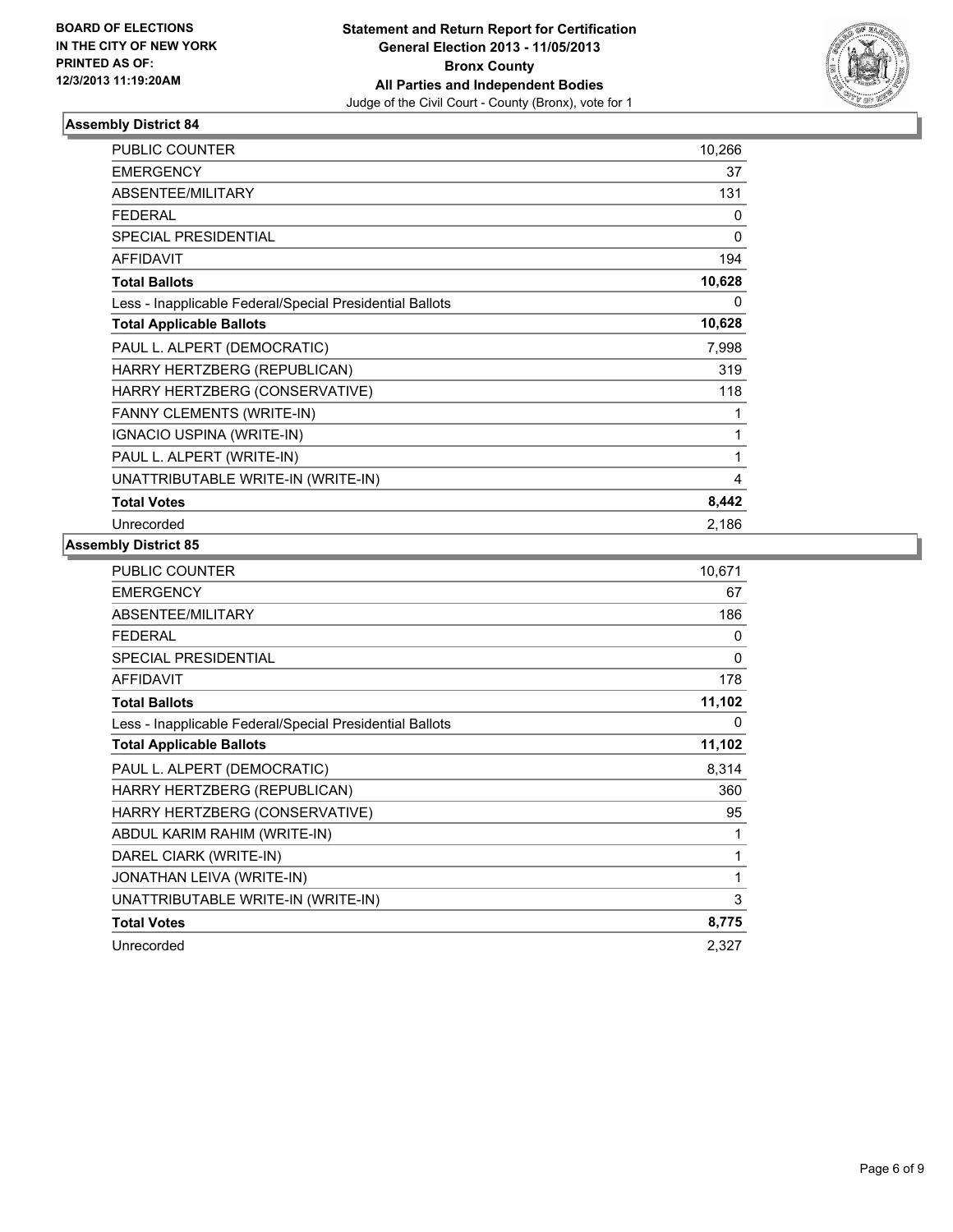

| <b>PUBLIC COUNTER</b>                                    | 8,561 |
|----------------------------------------------------------|-------|
| <b>EMERGENCY</b>                                         | 0     |
| ABSENTEE/MILITARY                                        | 156   |
| <b>FEDERAL</b>                                           | 0     |
| <b>SPECIAL PRESIDENTIAL</b>                              | 0     |
| <b>AFFIDAVIT</b>                                         | 196   |
| <b>Total Ballots</b>                                     | 8,913 |
| Less - Inapplicable Federal/Special Presidential Ballots | 0     |
| <b>Total Applicable Ballots</b>                          | 8,913 |
| PAUL L. ALPERT (DEMOCRATIC)                              | 6,924 |
| HARRY HERTZBERG (REPUBLICAN)                             | 243   |
| HARRY HERTZBERG (CONSERVATIVE)                           | 99    |
| STEVE DAVIS (WRITE-IN)                                   | 1     |
| UNATTRIBUTABLE WRITE-IN (WRITE-IN)                       | 1     |
| <b>Total Votes</b>                                       | 7,268 |
| Unrecorded                                               | 1.645 |

| 13.072 |
|--------|
| 5      |
| 202    |
| 0      |
| 0      |
| 194    |
| 13,473 |
| 0      |
| 13,473 |
| 9,941  |
| 579    |
| 183    |
| 5      |
| 10,708 |
| 2,765  |
|        |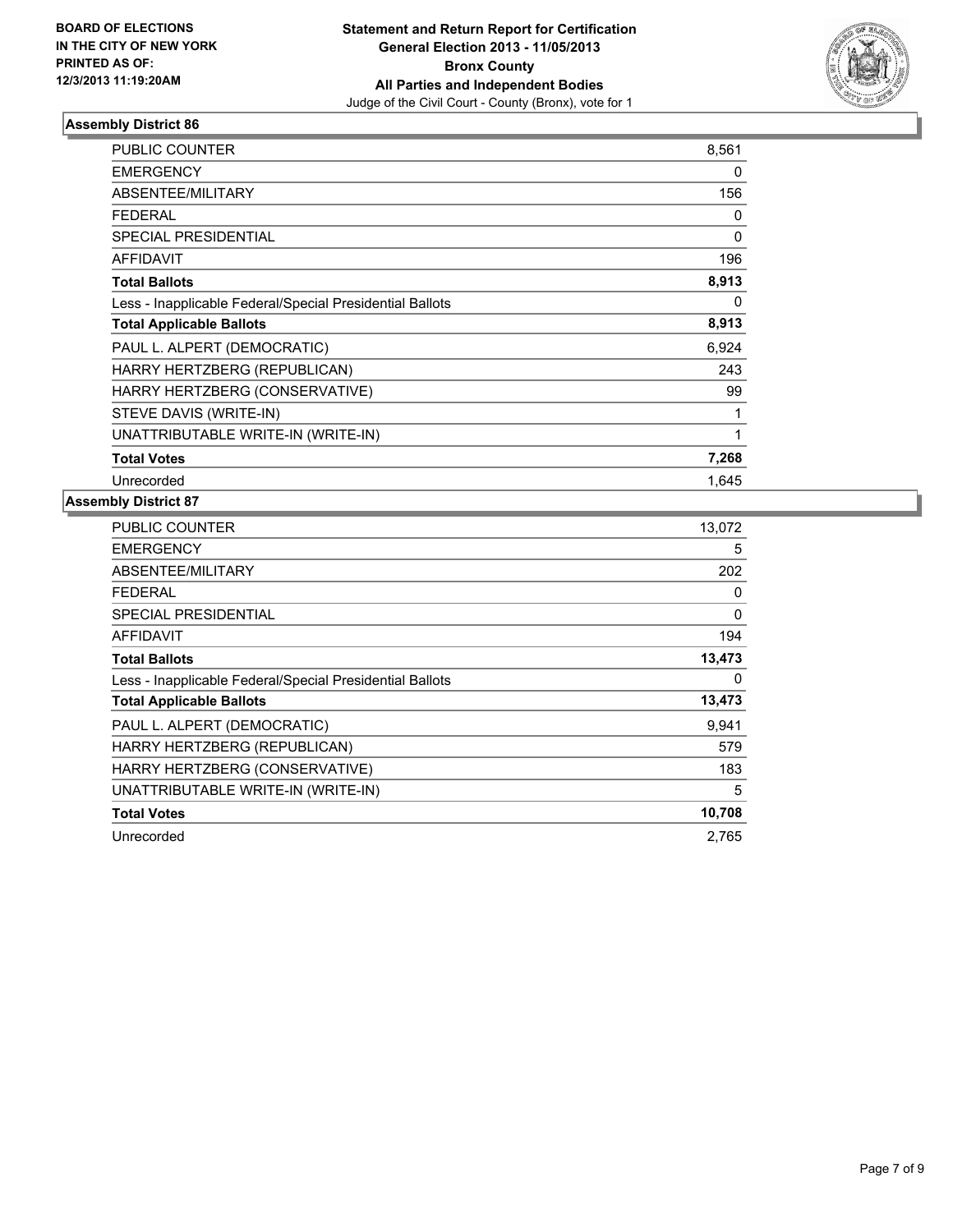

#### **Total for Judge of the Civil Court - County (Bronx) - Bronx County**

| PUBLIC COUNTER                                           | 137,408  |
|----------------------------------------------------------|----------|
| EMERGENCY                                                | 450      |
| ABSENTEE/MILITARY                                        | 3,319    |
| <b>FEDERAL</b>                                           | 0        |
| SPECIAL PRESIDENTIAL                                     | 0        |
| <b>AFFIDAVIT</b>                                         | 2,048    |
| <b>Total Ballots</b>                                     | 143,225  |
| Less - Inapplicable Federal/Special Presidential Ballots | $\Omega$ |
| <b>Total Applicable Ballots</b>                          | 143,225  |
| PAUL L. ALPERT (DEMOCRATIC)                              | 102,625  |
| HARRY HERTZBERG (REPUBLICAN)                             | 10,613   |
| HARRY HERTZBERG (CONSERVATIVE)                           | 3,012    |
| AARON C. RETTER (WRITE-IN)                               | 1        |
| AARON KAPLAN (WRITE-IN)                                  | 1        |
| ABDUL KARIM RAHIM (WRITE-IN)                             | 1        |
| ADAMN SCHEIBACH (WRITE-IN)                               | 1        |
| AL GORE (WRITE-IN)                                       | 1        |
| ANDREW COHEN (WRITE-IN)                                  | 1        |
| ARNOLD DIAZ (WRITE-IN)                                   | 1        |
| <b>ASSATA SHAKUR (WRITE-IN)</b>                          | 3        |
| BARBARA KOIL (WRITE-IN)                                  | 1        |
| BILL LUNDRES (WRITE-IN)                                  | 1        |
| CHERI HONKALA (WRITE-IN)                                 | 1        |
| CHRIS MCKEAN (WRITE-IN)                                  | 1        |
| CIRENO PAREDES (WRITE-IN)                                | 1        |
| DANIEL ADAMS (WRITE-IN)                                  | 1        |
| DANTE MERMECCI (WRITE-IN)                                | 1        |
| DAREL CIARK (WRITE-IN)                                   | 1        |
| DAVID LEVINE (WRITE-IN)                                  | 1        |
| DAVID RODRIGUEZ (WRITE-IN)                               | 1        |
| DAVINA FIGUEROA (WRITE-IN)                               | 1        |
| DIANE LIGHTBOURNE (WRITE-IN)                             | 1        |
| EGIDIO SEMENTNOL (WRITE-IN)                              | 1        |
| ERIC RAPPAGLIA (WRITE-IN)                                | 1        |
| ESHON ALMODOVAR (WRITE-IN)                               | 1        |
| EVY KAZANSKY (WRITE-IN)                                  | 1        |
| FANNY CLEMENTS (WRITE-IN)                                | 1        |
| <b>GABRIEL SPECIALE (WRITE-IN)</b>                       | 1        |
| <b>GARY JOHNSON (WRITE-IN)</b>                           | 1        |
| GLORIA RATE (WRITE-IN)                                   | 1        |
| HOWARD ROSENBERG (WRITE-IN)                              | 1        |
| IGNACIO USPINA (WRITE-IN)                                | 1        |
| JELANI WHEELER (WRITE-IN)                                | 1        |
| JOE FUSCO (WRITE-IN)                                     | 1        |
| JOH MCLOUGHLIN (WRITE-IN)                                | 1        |
| JOHN SCHUPP (WRITE-IN)                                   | 1        |
|                                                          |          |